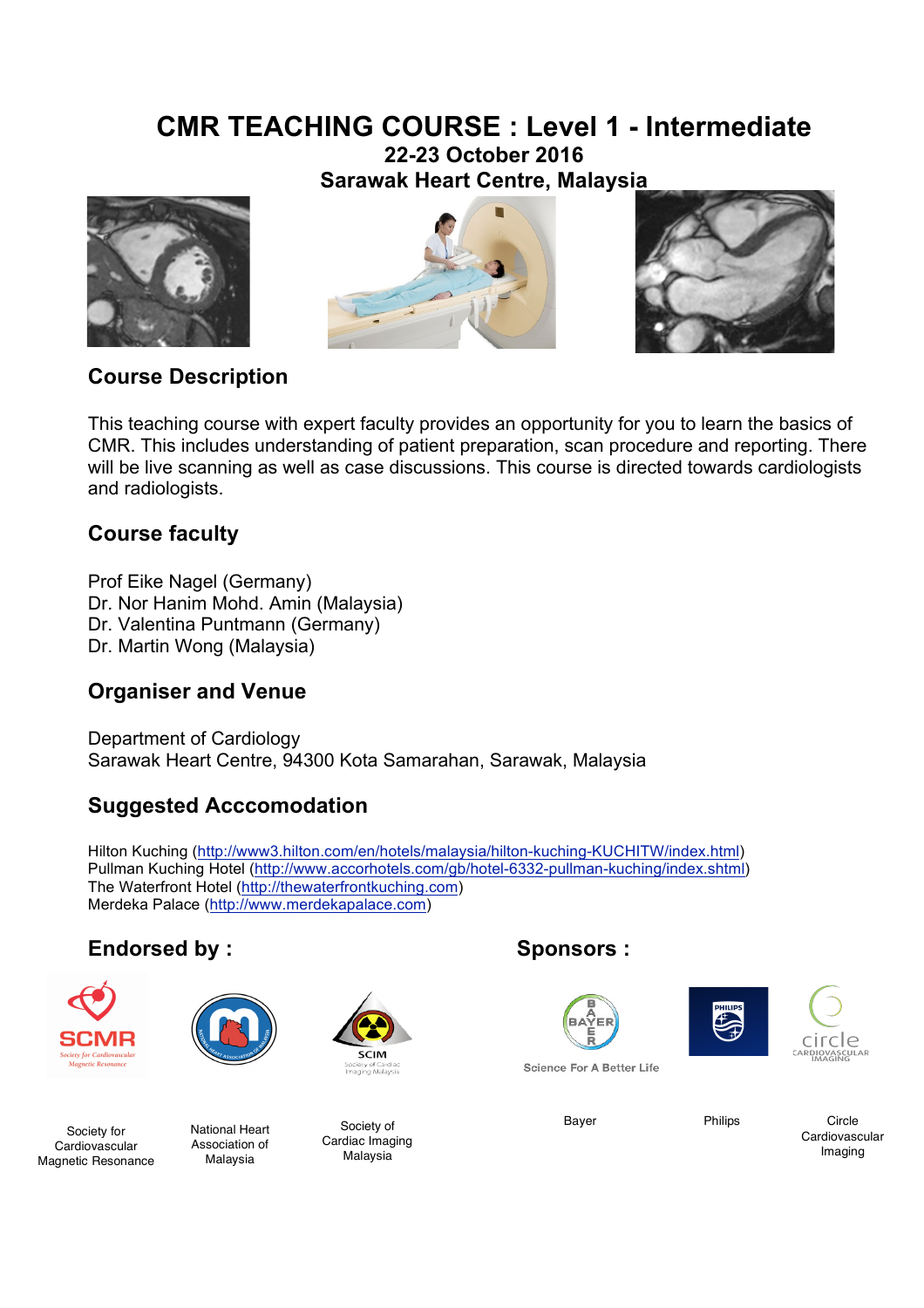# **Preliminary Programme \***

### **Day 1 : 22 October 2016**

- 0900 **REGISTRATION**
- 0915 **Welcome and Objectives** Prof Eike Nagel
- 1015 **MR - Physics of CMR Applications** Prof Eike Nagel
- 1030 **TEA BREAK**
- 1100 **CMR Protocols : Planning For Cardiac Anatomy And Function** Dr Valentina Puntmann
- 1200 **Introduction To Cardiomyopathy : Basic Tissue Characterization (LGE, EGE, T2)** - Dr Valentina Puntmann
- 1230 **CMR In Acute Chest Pain And Dyspnoea : ACS, Myocarditis, Tako-tsubo, HFpEF** - Prof Eike Nagel
- 1330 **LUNCH**
- 1430 **Ischemic Heart Disease : Pathophysiology, Stress Testing, Viability Testing, Post- Infarction Imaging, Pre-CRT Imaging** - Prof Eike Nagel
- 1530 **Tissue Contrast And Mapping Techniques : T1/T2/T2\* Mapping** Dr Valentina Puntmann
- 1600 **TEA BREAK**
- 1700 **Cases and Post processing analysis: CMR In Clinical Practice** Dr Nor Hanim
- 1800 **Scanning Session : Viability** Dr Nor Hanim
- **DINNER**

#### **Day 02 : 23 October 2016**

- 0915 **Indications And Outcome** Prof Eike Nagel
- 1015 **How To Set Up A Basic Protocol And Clinical Service : With And Without Perfusion** - Prof Eike Nagel
- 1030 **TEA BREAK**
- 1115 **Optimized Use Of Contrast Agents For CMR** Prof Eike Nagel
- 1200 **CMR In Congenital Heart DIsease : Anatomy And Flow Quantification** Dr Martin Wong
- 1300 **The Role Of CMR In Valvular Heart Disease** Dr Nor Hanim
- 1400 **LUNCH**
- 1500 **Scanning Session : Adenosine Stress Perfusion** Dr Nor Hanim
- 1545 **Post processing analysis** Dr Nor Hanim
- 1630 **Summary and Adjourn**

\**subject to change*